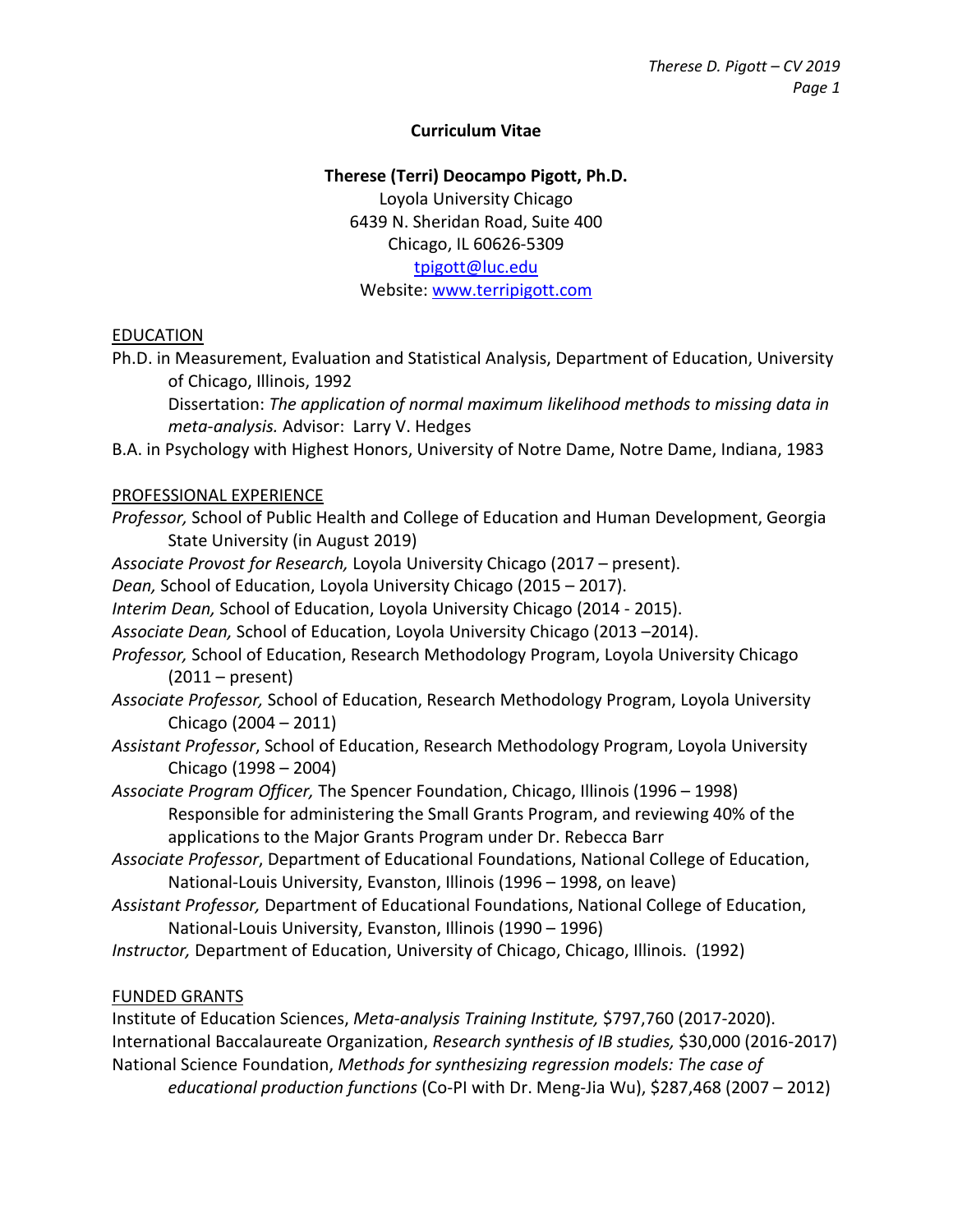Chicago Community Trust, *Evaluation of District 65's Reading Coach Initiative*, \$50,000 (2005) The Spencer Foundation, *Snapshot of the Chicago Public Schools AMPS Program* \$50,000 (2005) American Educational Research Association Grants Program, *Correlates of success in* 

*kindergarten using the Early Childhood Longitudinal Study* (2002 – 2003) The Spencer Foundation Grants Program, *Perceptions of adjustment to kindergarten in the Early Childhood Longitudinal Study* (2000 – 2001)

## FELLOWSHIPS AND AWARDS

Outstanding reviewer award, *Review of Education Research* (April 2018) Frederick Mosteller Award for Distinctive Contributions to Systematic Reviewing, Campbell Collaboration (2017)

Outstanding reviewer award, *Educational Evaluation and Policy Analysis* (April 2005) Tuition Scholarships, Department of Education, University of Chicago (1983 – 1986) Honors on Preliminary Exams, Department of Education, University of Chicago (1985) Phi Beta Kappa (1983)

## PUBLICATIONS

## **Journal Articles**

- Polanin, J. R., Pigott, T. D., Espelage, D. L. & Grotpeter, J. (in press). Best practice guidelines for abstract screening large-evidence systematic reviews and meta-analyses. *Research Synthesis Methods.*
- Pigott, T. D. et al. (2017). AHRQ series on complex intervention systematic reviews Paper 5: Advanced analytic methods. *Journal of Clinical Epidemiology, 90,* 37-42*.*
- De La Rue, L., Polanin, J. R., Espelage, D. L. & Pigott, T. D. (2017). A meta-analysis of schoolbased interventions aimed to prevent or reduce violence in teen dating relationships. *Review of Educational Research, 87,* 7 – 34.
- Hedges, L. V., Pigott, T. D., Polanin, J. R., Ryan, A. M., Williams, R. & Tocci, C. (2016). The question of school resources and student achievement: A history and reconsideration. *Review of Research in Education: Centennial Edition, 40,* 143-168*.*
- Spier, E., Britto, P., Pigott, T., Roehlkepartain, E., McCarthy, M. Kidron, Y., Glover, J., Wagner, D., Lane, J. & Song, M. (2016). Parental, familial, and community support interventions to improve children's literacy in developing countries: A systematic review. *Campbell Systematic Reviews, 12(4).*
- Sterne J. A. C., Hernán, M. A.,, Reeves, B. C., Savović, J., Berkman, N.D., Viswanathan, M., Henry, D., Altman, D.G., Ansari, M.T., Boutron, I., Carpenter, J.R., Chan, A.W., Churchill, R., Deeks, J.J., Hróbjartsson, A., Kirkham, J., Jüni, P., Loke, Y. K., Pigott, T. D., Ramsay, C. R., Regidor, D., Rothstein, H. R., Sandhu, L., Santaguida, P. L., Schünemann, H. J., Shea, B., Shrier, I., Tugwell, P., Turner, L., Valentine, J. C., Waddington, H., Waters, E., Wells, G. A., Whiting, P. F., Higgins, J. P. T. (2016). [ROBINS-I: a tool for assessing risk of bias in non-randomized studies](http://www.google.com/url?q=http%3A%2F%2Fwww.bmj.com%2Fcontent%2F355%2Fbmj.i4919&sa=D&sntz=1&usg=AFQjCNGYIu26tOB6p6IYibG2FTB7cU-gJQ)  [of interventions.](http://www.google.com/url?q=http%3A%2F%2Fwww.bmj.com%2Fcontent%2F355%2Fbmj.i4919&sa=D&sntz=1&usg=AFQjCNGYIu26tOB6p6IYibG2FTB7cU-gJQ) BMJ, 355, i4919; doi: 10.1136/bmj.i4919.
- Maynard, B. R., Heyne, D., Brendel, K. E., & Bulanda, J. J., Thompson, A. M. & Pigott, T. D. (2015). Treatments for school refusal among children and adolescents: A systematic review and meta-analysis. *Research on Social Work Practice*. doi:10.1177/1049731515598619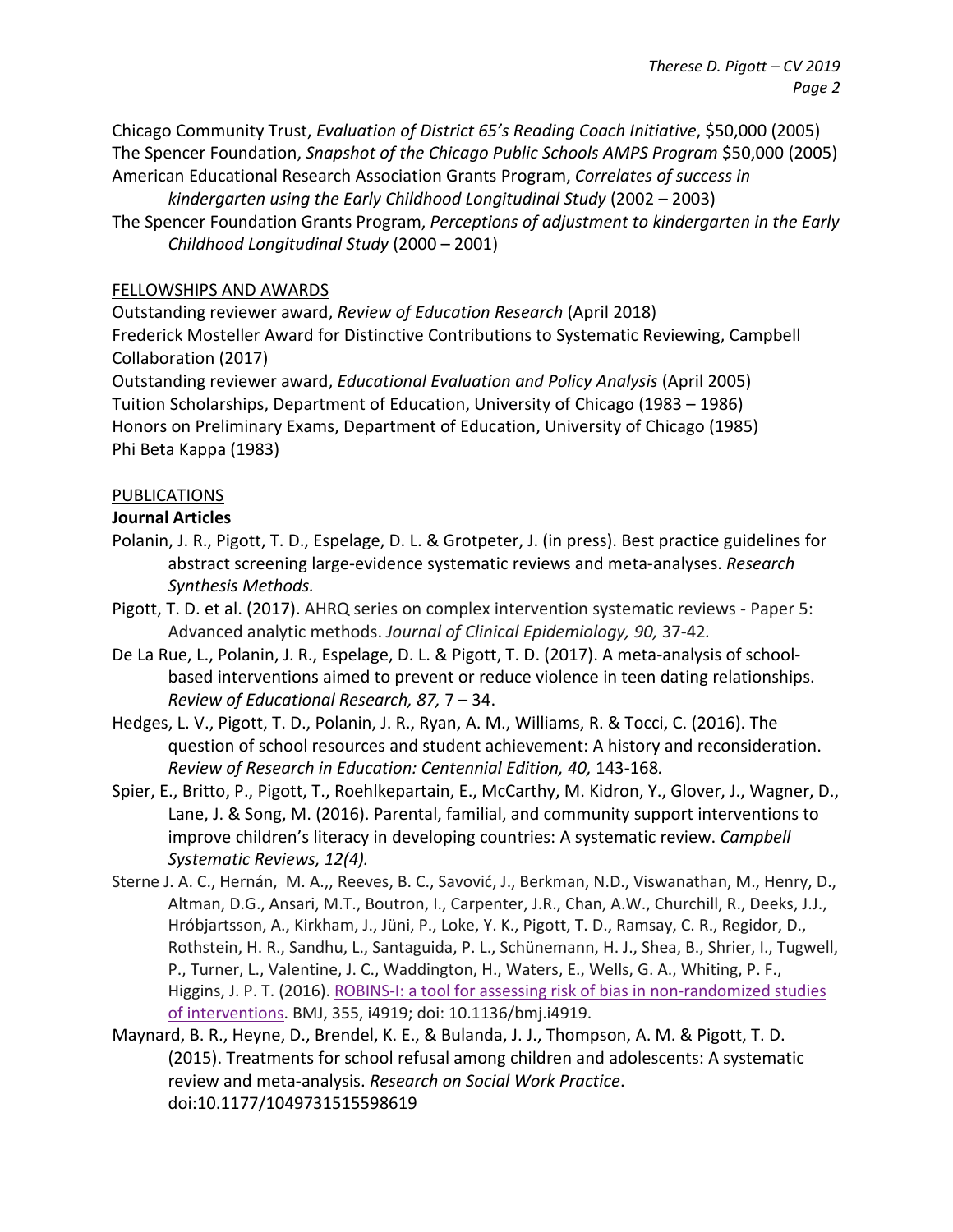- Polanin, J. & Pigott, T. (2015). The use of meta-analytic statistical significance testing. *Research Synthesis Methods, 6,* 63-73.
- Pigott, T., & Shepperd, S. (2013). Identifying, documenting, and examining heterogeneity in systematic reviews of complex interventions. *Journal of Clinical Epidemiology, 66(11),*  1244-1250.
- Pigott, T. D., Valentine, J. C., Polanin, J., Williams, R. & Canada, D. (2013). Outcome bias in education research. *Educational Researcher, 42,* 424-432*.*
- Maynard, B. R., McCrea, K. T., Pigott, T. D., & Kelly, M. S. (2013). Indicated truancy interventions for chronic truant students: A Campbell Systematic Review. *Research on Social Work Practice, 23,* 5-12.
- Polanin, J., & Pigott, T. (2013). The Campbell Collaboration's systematic review and metaanalysis online training videos. *Research on Social Work Practice, 23(2),* 229-233.
- Pigott, T. D., Williams, R., & Polanin, J. (2012). Combining individual participant and aggregated data in a meta-analysis with correlations. *Research Synthesis Methods, 3(4),* 257-268*.*
- Hong, P., Polanin, J.R., & Pigott, T.D. (2012). Validation of the employment hope scale: Measuring psychological self-sufficiency among low-income jobseekers. *Social Work Practice, 22(3),* 323-332*.*
- Polanin, J., Espelage, D., & Pigott, T. D. (2012). A meta-analysis of school-based bullying prevention programs' effects on bystander intervention behavior. *School Psychology Review, 41(1),* 47-65*.*
- Aloe, A. M., Becker, B. J., & Pigott, T. D. (2011). An alternative to *R2* for assessing linear models of effect size. *Research Synthesis Methods, 1,* 272-283.
- Valentine, J. C., Pigott, T. D., & Rothstein, H. (2010). How many studies do you need? A primer on statistical power for meta-analysis. *Journal of Educational and Behavioral Statistics, 35,* 215-247.
- Pigott, T. D. & Wu, M.-J. (2008). Methodological issues in meta-analyzing standard deviations: Comment on Bond and De Paulo (2008). *Psychological Bulletin, 134,* 498-500*.*
- Pigott, T. D., & Israel, M. S. (2005). Head Start children's transition to kindergarten: Evidence from the Early Childhood Longitudinal Study. *Journal of Early Childhood Research, 3,* 77- 104.
- Velsor-Friedrich, B. & Pigott, T. D. (2005). A practitioner-based asthma intervention program with African American inner-city school children**.** *Journal of Pediatric Health Care, 19,*  163-71*.*
- Hedges, L. V. & Pigott, T. D. (2004). The power of statistical tests for moderators in metaanalysis. *Psychological Methods, 9,* 426-445.
- Velsor-Friedrich, B., Pigott, T. D., Srof, B., & Froman, R. (2004). The asthma belief survey: Development and testing. *Journal of Nursing Measurement, 12,* 7-19*.*
- Pigott, T. D. (2001). Review of methods for missing data. *Educational Research and Evaluation, 7*, 353-384.
- Pigott, T. D. (2001). Methods for missing data in meta-analysis*. Evaluation in the Health Professions, 24*, 277-307.
- Hedges, L. V. & Pigott, T. D. (2001). Power analysis in meta-analysis. *Psychological Methods, 6*, 203-217.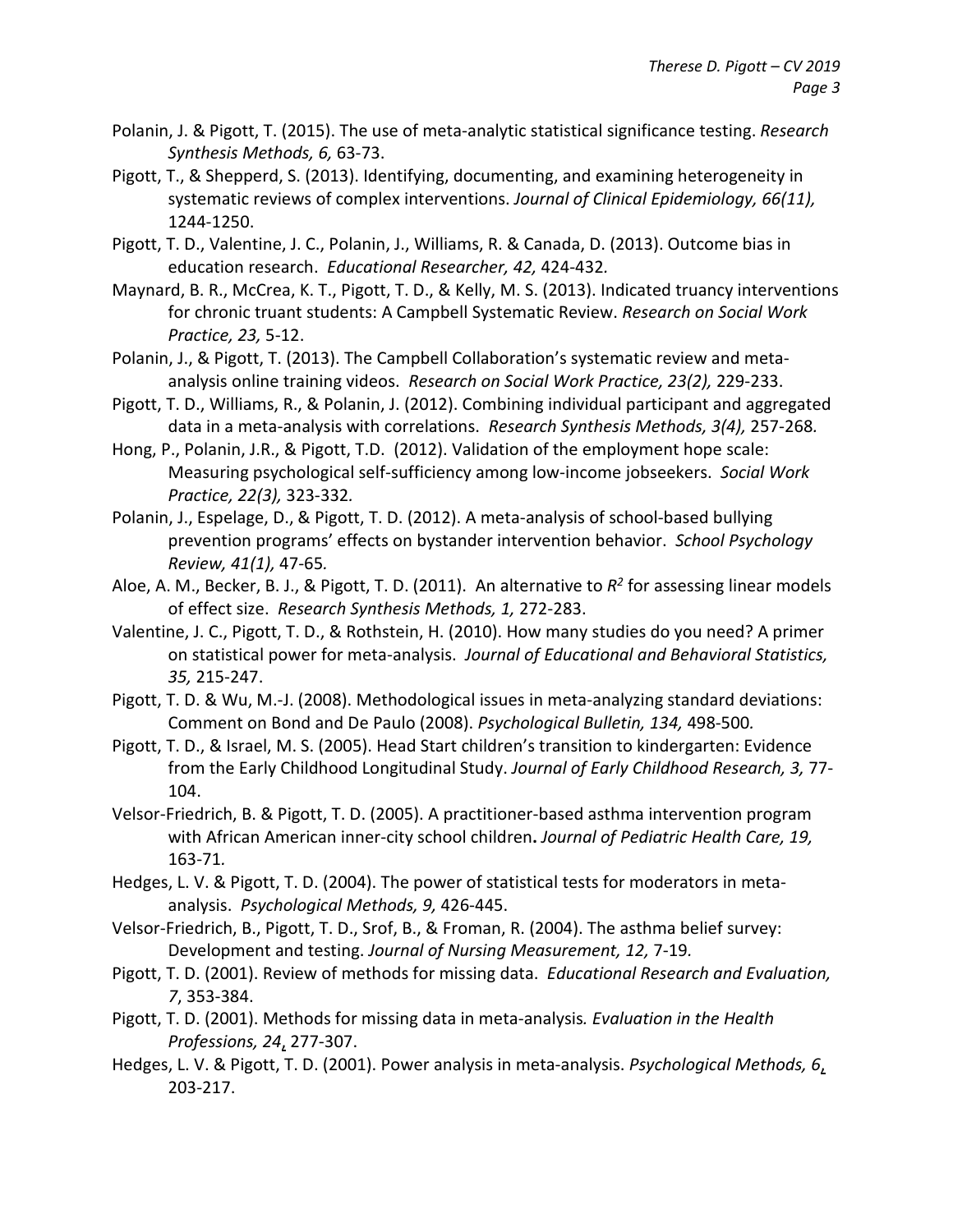Guskey, T. R. & Pigott, T. D. (1988). Research on group-based mastery learning programs: A meta-analysis. *Journal of Educational Research, 81*, 197-216.

## **Book**

Pigott, T. D. (2012). *Advances in meta-analysis.* New York, NY: Springer-Verlag.

# **Book Chapters**

- Pigott, T. D. (in press). Handling missing data. In H. Cooper, L. V. Hedges & J. C. Valentine (Eds.). *The Handbook for Research Synthesis and Meta-analysis (3rd ed.)*. New York: Russell Sage.
- Pigott, T. D. (in press). Power of statistical tests for subgroup analysis in meta-analysis. In N. Ting, J. C. Cappelleri, S. Ho & D.-G. Chen, *Design and Analysis of Subgroups with Biopharmaceutical Applications.* Springer.
- Pigott, T. D. & Prasse, D. P. (2018). Teaching, learning and leading with schools and communities: Teacher education policy for the 21st century. In A. J. Heineke & A. M. Ryan (eds.). *Teaching, Learning, and Leading with Schools and Communities: Field-based teacher education.* New York, NY: Routledge.
- Pigott, T. D., Williams, R. T. & Valentine, J. C. (2017). Selective outcome reporting and research quality. In Matthew C. Makel and Jonathon C. Plucker (Eds.)., *Toward a more perfect psychology: Improving trust, accuracy and transparency in research.* Washington, DC: American Psychological Association.
- Williams, R. T., Polanin, J. R., & Pigott, T. D. (2017). Meta-analysis and reproducibility. In Matthew C. Makel and Jonathon C. Plucker (Eds.)., *Toward a more perfect psychology: Improving trust, accuracy and transparency in research.* Washington, DC: American Psychological Association.
- Pigott, T. D. (2017). The role of theory in quantitative data analysis. In *The British Educational Research Association/SAGE Handbook of Educational Research.* Thousand Oaks, CA: Sage Publications.
- Pigott, T. D. & Polanin, J. (2012). Educational assessment. In Schuerman, P. & Guthrie, J. (eds.). *Oxford Bibliography Online: Education.* (http://oxfordbibliographiesonline.com/)
- Pigott, T. D. & Wong, K. (2010). Using large-scale databases in reading disabilities research. In R. Allington (Ed.). *Handbook of Reading Disabilities Research.* Mahwah, NJ: Erlbaum.
- Pigott, T. D. (2009). Research synthesis and public policy. In D. N. Plank, W. E. Schmidt & G. Sykes (Eds.). *AERA Handbook on Education Policy Research.* Washington, D. C.: AERA.
- Sutton, A. J. & Pigott, T. D. (2005). Reporting bias and missing data in meta-analysis. In H. Rothstein, A. J. Sutton & M. Borenstein (Eds.). *Publication bias in meta-analysis*. London: John Wiley.
- Lowe, A., Pigott, T. D. & Edmonson, H. (2004). Meeting the needs of students. In S. D. Lenski & W. L. Black (Eds.). *Transforming teacher education through partnerships: The Illinois Professional Learners' Partnership.* Lewiston, NY: The Edwin Mellen Press.
- Pigott, T. D. & Barr, R. (1999). Studying programmatic interventions. In M. Kamil, R. Barr, D. Pearson & P. Mosenthal (Eds.). *The Handbook of Research on Reading. (3rd ed.)*. Hillsdale, NJ: Lawrence Erlbaum.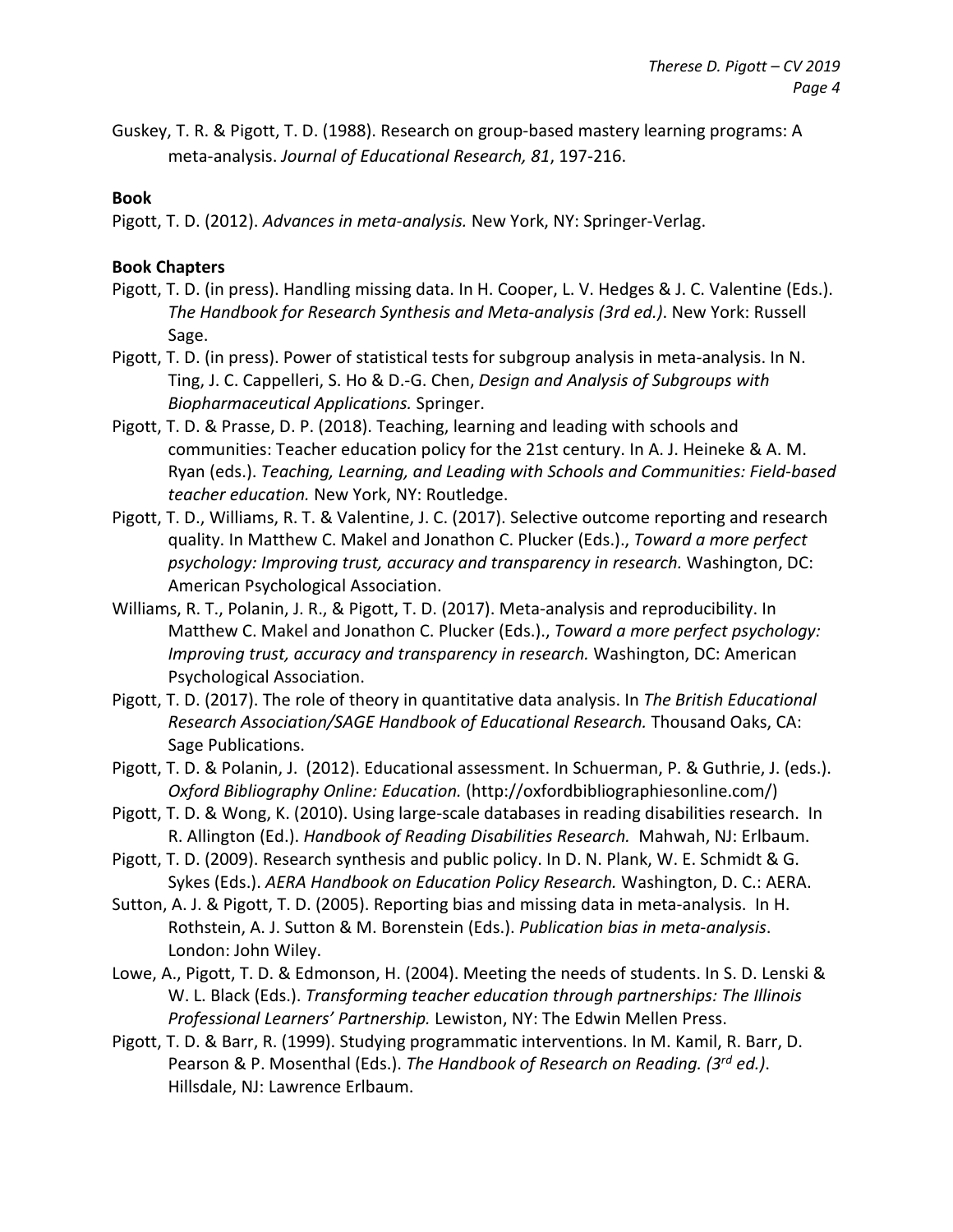- Pigott, T. D. & Muirhead, B. (1999). Proceedings from the 5<sup>th</sup> annual NHSA research track: Teacher self-expression in the pre-primary classroom as a catalyst for children's selfexpression. *NHSA Dialog, 3*, 86-94.
- Handler, M. & Pigott, T. D. (1995). Technology preparation for preservice teachers: Do they feel prepared for 21st century classrooms? In J. D. Tinsley & T. J. van Weert (Eds.), Proceedings *of the Sixth IFIP World Conference on Computers in Education* (pp. 1045- 1056). New York, NY: Chapman & Hall.
- Pigott, T. D. (1994). Methods for missing data in research synthesis. In H. Cooper & L. V. Hedges (Eds.). *Handbook for Research Synthesis*. New York: Russell Sage.

## **Book Reviews**

- Pigott, T. D. (2016). Review of Trivellore Raghunathan, *Missing data in practice. Journal of Biopharmaceutical Statistics,* 26(6), 1146-1147.
- Pigott, T. D. (2010). Review of three introductory texts for meta-analysis. *Research Synthesis Methods, 1,* 88-96.
- Pigott, T. D. (2006). Review of J. E. Hunter & F. L. Schmidt, *Methods of meta-analysis (2nd ed.), Evaluation and Program Planning, 29,* 236-7*.*

## INVITED PRESENTATIONS

- Pigott, T. D. (2019, May). Considerations for power in meta-analysis. Research Synthesis 2019 conference. Dubrovnik, Croatia.
- Pigott, T. D., Polanin, J. R., Tipton, E. & Williams, R. T. (2019, January). The Meta-Analysis Training Institute. Annual IES PI Meeting, Washington, DC.
- Pigott, T. D. & Polanin, J. R. (2018, December). Systematic review and meta-analysis. National Science Foundation. Alexandria, VA
- Pigott, T. D. (2018, March). Using systematic review and meta-analysis to strengthen education research. The Institute of Education Sciences 2018 Lecture/Workshop Series. Washington, DC.
- Pigott, T. D. (2017, June). Learning from the past: Systematic reviews in education. Invited talk for the launch of the Campbell UK & Ireland Centre. Queen's University Belfast, Northern Ireland, UK.
- Pigott, T. D. (2016, November). Patterns of Diploma Programme outcomes: A meta-analysis. Invited address to the 2016 Higher Education Symposium of the International Baccalaureate Organization, Tufts University, Medford, MA.
- Pigott, T. D. (2015, July). Invited talk on synthesizing evidence on system innovations in health care and public health. Evaluation London 2015, London, United Kingdom.
- Pigott, T. D. (2015, June). Invited talk on meta-regression for studying heterogeneous results of complex interventions. Special meeting of the Evidence Practice Centers for the Agency for Healthcare Research and Quality, Rockville, MD.
- Pigott, T. D. (2015, April). Invited talk on replication in educational research, Annual Meeting of the American Educational Research Association, Chicago, Illinois.
- Pigott, T. D. (2013, April). Invited talk at the United Kingdom Evaluation Society (UKES) on research synthesis.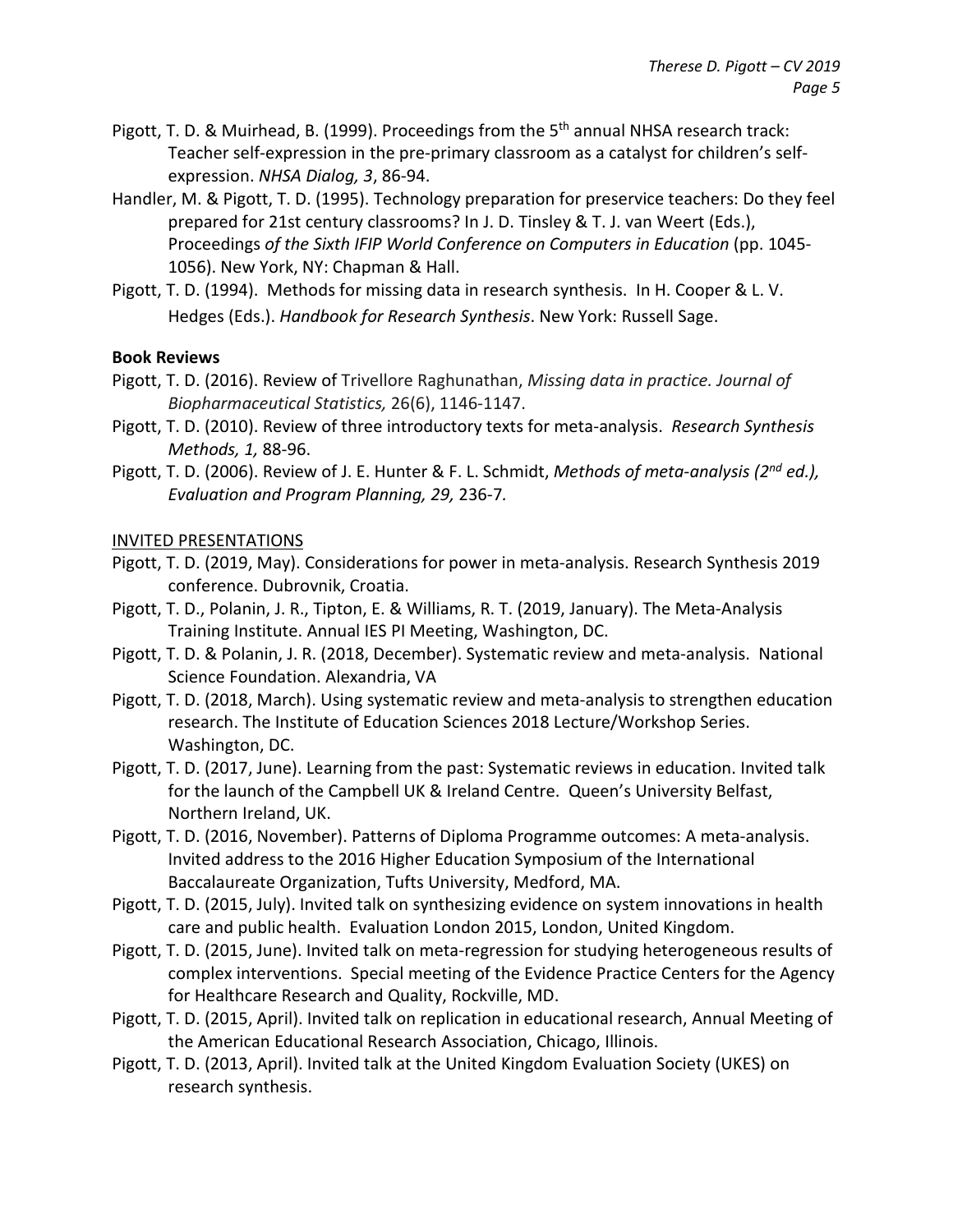- Pigott, T. D. (2013, February). Invited talk at the Center for Research Methods and Data Analysis, University of Kansas, on methods for meta-analysis.
- Pigott, T. D. (2007, April). Invited presenter for pre-session on *Complementary Methods in Education Research*. Annual Meeting of the American Educational Research Association, Chicago, IL.
- Pigott, T. D. (2005, August). Invited discussant at the Nordic Campbell Collaboration Center in Copenhagen, Denmark
- Pigott, T. D. (2005, February). Analysis of variance and regression models in meta-analysis. Invited talk given at the Annual Meeting of the Campbell Collaboration in Lisbon, Portugal.
- Becker, B. J. & Pigott, T. D. (2003, February). The essentials for conducting C2 systematic reviews. Invited talk given at the Third Annual Campbell Collaboration Colloquium, Stockholm, Sweden.
- Becker, B. J. & Pigott, T. D. (2002, September). What do I need to know to help others do a Campbell Collaboration review? Invited talk given at the 1<sup>st</sup> Annual Campbell Collaboration Methods Conference, Baltimore, MD.
- Rothstein, H. & Pigott, T. D. (2002, September). Given publication bias, missing data and coder unreliability, does Campbell Collaboration data really resemble population data? Invited talk given at the 1<sup>st</sup> Annual Campbell Collaboration Methods Conference, Baltimore, MD.
- Becker, B. J. & Pigott, T. D. (2001, April). Conveners and discussants for Meta-Analysis: 20 years of progress, Presidential Invited Session of the Annual Meeting of the American Educational Research Association, Seattle, Washington.
- Pigott, T. D. (1998, October). Recent controversies in research synthesis. Invited address to the Northeastern Illinois Chapter of the American Statistical Association, Skokie, Illinois.
- Barr, R. & Pigott, T. D. (1998, April). Educational research funding sources. Symposium at the Annual Meeting of the American Educational Research Association, San Diego, California.

# INVITED META-ANALYSIS TRAINING

- Pigott, T. D. (2019, April). Introduction to network meta-analysis. Queen's University Belfast, Northern Ireland, UK.
- Beretvas, N., Pigott, T. D., & Williams, R. (2019, April). Full-day workshop on advanced methods in meta-analysis, Annual Meeting of the American Educational Research Association, Toronto, Canada.
- Dent, A., Pigott, T. D., Polanin, J. R., & Taylor, J. (2019, April). Full-day workshop on systematic review and meta-analysis, Annual Meeting of the American Educational Research Association, Toronto, Canada.
- Pigott, T. D., Polanin, J. R., Tipton, E. (2019, March). Advanced Meta-analysis. Annual meeting of the Society for Research on Educational Effectiveness. Washington, D.C.
- Pigott, T. D. (2017, June). Introduction to meta-analysis. Queen's University Belfast, Northern Ireland, UK.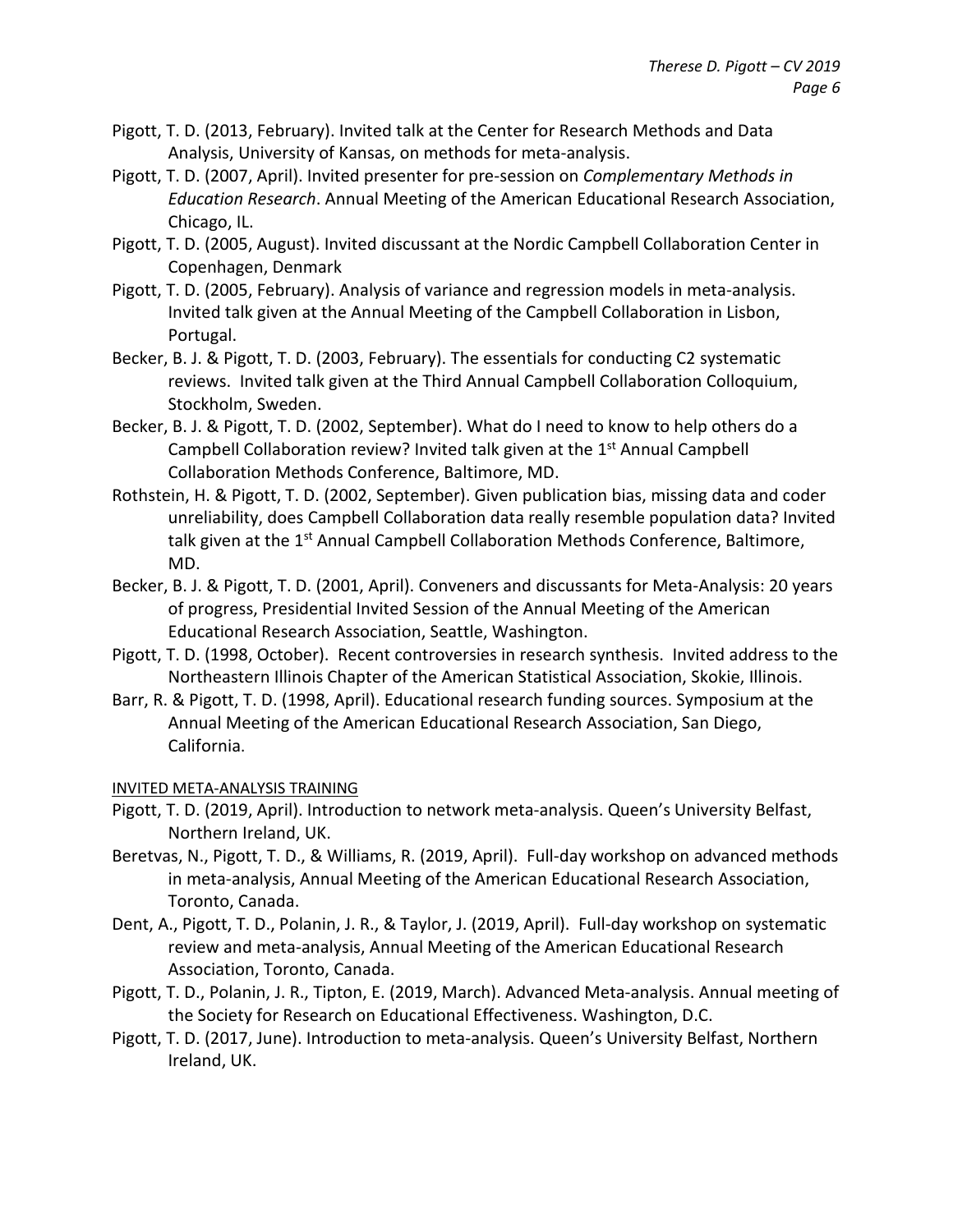- Pigott, T. D., Polanin, J. R., Williams, R. & Aloe, A. (2017, April). Full-day workshop on advanced methods in meta-analysis, Annual Meeting of the American Educational Research Association, San Antonio, TX.
- Dent, A., Pigott, T. D., Polanin, J. R., & Taylor, J. (2017, April). Full-day workshop on systematic review and meta-analysis, Annual Meeting of the American Educational Research Association, San Antonio, TX.
- Pigott, T. D., Polanin, J. R., Card, N., & Taylor, J. (2016, April). Full-day workshop on systematic review and meta-analysis, Annual Meeting of the American Educational Research Association, Washington, D.C.
- Pigott, T. D., Polanin, J. R., Williams, R. & Aloe, A. (2016, April). Full-day workshop on advanced methods in meta-analysis, Annual Meeting of the American Educational Research Association, Washington, D.C.
- Pigott, T. D., Polanin, J. R. & Williams, R. (2015, April). Full-day workshop on systematic review and meta-analysis, Annual Meeting of the American Educational Research Association, Chicago, Illinois.
- Pigott, T. D., Polanin, J. R. & Williams, R. (2014, April). Full-day workshop on systematic review and meta-analysis, Annual Meeting of the American Educational Research Association, Chicago, Illinois.
- Pigott, T. D., Polanin, J. R. & Williams, R. (2013, April). Full-day workshop on systematic review and meta-analysis, Annual Meeting of the American Educational Research Association, Chicago, Illinois
- Pigott, T. D. (2012, May). Invited workshops on advanced meta-analysis, Campbell Collaboration Colloquium, Denmark, Copenhagen.
- Pigott, T. D. (2011, August). Invited workshops on fixed and random effects models, and on effect sizes in cluster randomized trials. Campbell Collaboration Colloquium, George Mason University, Fairfax, VA
- Littell, J. & Pigott, T. D. (2011, August). Invited workshop presentations on systematic reviews. University of the Free State, Bloemfontein, South Africa and Pretoria, South Africa.
- Pigott, T. D. (2011, June). Invited workshop presentations on systematic reviews. The International Centre for Diarrhoeal Disease Research, Dhaka, Bangladesh
- Littell, J. & Pigott, T. D. (2010, August). Invited workshop presentations on systematic reviews. University of the Free State, Bloemfontein, South Africa and Cape Town, South Africa.
- Pigott, T. D. (2010, June). Invited workshop presentations on systematic reviews. Oslo, Norway and Copenhagen, Denmark
- Pigott, T. D. & Valentine, J. C. (2008, August). Invited workshop presentations on the Campbell Collaboration and systematic reviews. Leiden, Amsterdam
- Becker, B. J., Littell, J. & Pigott, T. D. (2008, November). Invited workshop presentations on the Campbell Collaboration and systematic reviews. University of Toronto, School of Social Work, Toronto, Canada.
- Pigott, T. D. (2007, November). Invited presenter for workshop on meta-analysis. National Center for Health Research, Oslo, Norway.
- Pigott, T.D. (2007, August). Invited presenter for workshop on *the art of research synthesis.* Nordic Campbell Collaboration Center in Copenhagen, Denmark.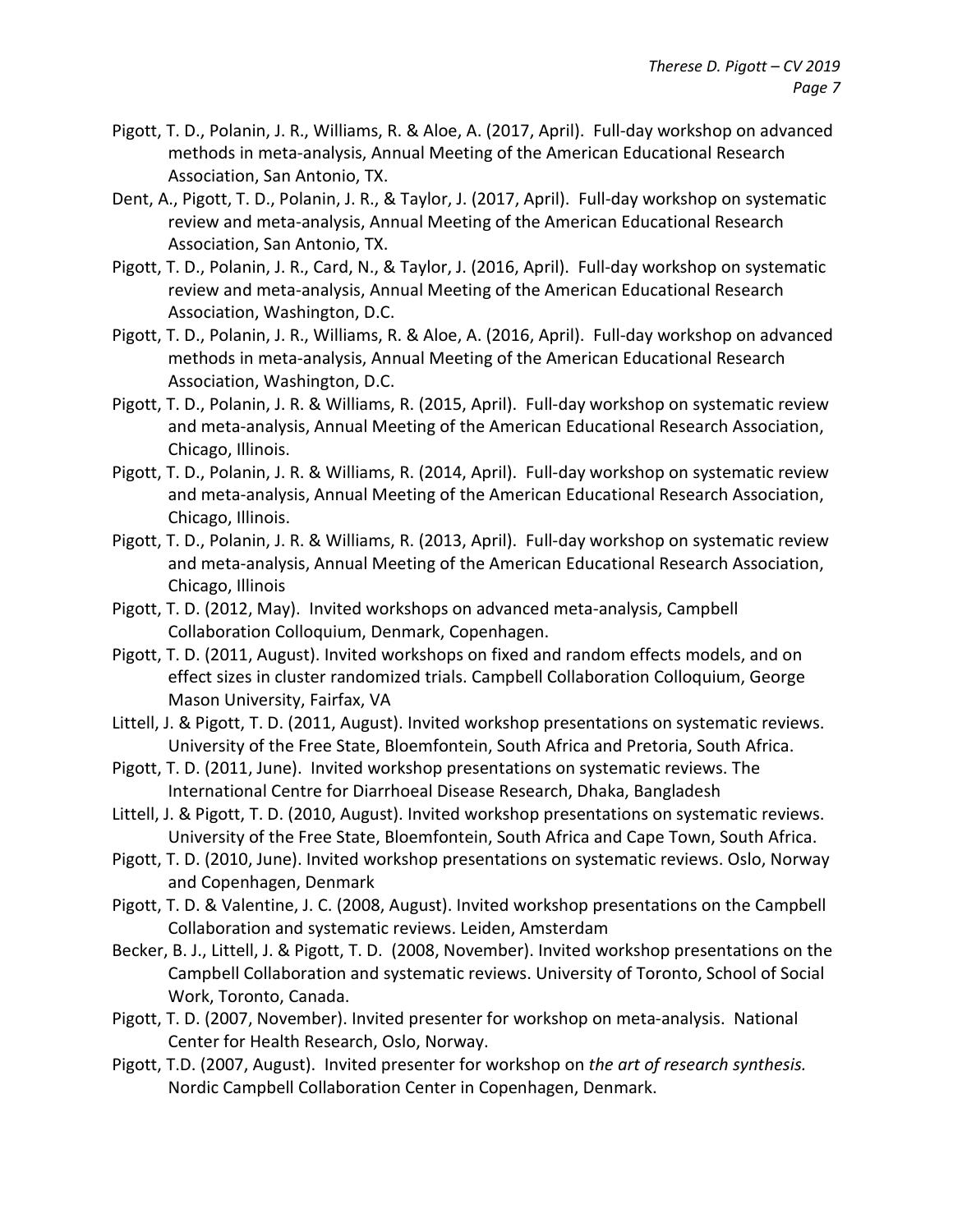Pigott, T. D. (2004, October). Invited discussant at the Nordic Campbell Collaboration Center in Copenhagen, Denmark.

## PRESENTATIONS

- Pigott, T. D., Williams, R. T., Polanin, J. R., & Wu-Bohanon, M.-J. (2012, March). Predicting student achievement with the education production function and per pupil expenditure: Synthesizing regression models from 1968-1994. Paper presented at the annual meeting of the Society for Research on Educational Effectiveness, Washington, DC.
- Pigott, T. D., Williams, R. T., & Polanin, J. R. (2011, March). Using individual participant data in meta-analysis. Paper presented at the annual meeting of the Society for Research on Educational Effectiveness, Washington, DC.
- Polanin, J. R., Pigott, T. D., Ensminger, D. C. (2011, April). An evaluation of Carnegie Foundation's "Very High Research Activity" Universities' School of Education Professors. Paper presented at the annual meeting of the American Educational Research Association, New Orleans, LA.
- Pigott, T. D., Valentine, J. C., Williams, R. T. & Polanin, J. R. (2011, July). Outcome reporting bias in education. Paper presented at the annual meeting of the Society for Research Synthesis Methodology, Ottawa, Canada.
- Pigott, T. D., Valentine, J. C., Williams, R. T., & Canada, D. (2010, March). Evaluation of biased outcome reporting in education research. Paper presented at the annual meeting of the Society for Research on Educational Effectiveness, Washington, DC.
- Williams, R. T. & Pigott, T. D. (2009, July). Using item response theory methods to evaluate quality assessment methods in meta-analysis. Paper presented at the annual meeting of the Society for Research Synthesis Methodology, Seattle, WA.
- Pigott, T. D. (2009, July). Meta-analysis of diagnostic and prognostic tests in education. Paper presented at the annual meeting of the Society for Research Synthesis Methodology, Seattle, WA
- Kallemeyn, L., Ensminger, D. & Pigott, T. (2009, November). Developing a master's degree program in collaboration with a Business School. Think tank presented at the annual meeting of the American Evaluation Association, Orlando, Florida.
- Williams, R. T. & Pigott, T. D. (2009, May). Evaluating quality assessment methods for systematic reviews. Paper presented at the Ninth Annual Campbell Colloquium, Oslo, Norway.
- Pigott, T. D. & Wu, M.-J. (2008, May). Issues in meta-analysis for results of regression. Annual Meeting of the Campbell Collaboration, Vancouver, B.C.
- Pigott, T. D. & Wu, M.-J. (2007, July). Meta-analysis methods for synthesizing results of regression. Annual Meeting of the Society for Research Synthesis, Chicago, IL.
- Pigott, T. D. (2007, April). Using retrospective power in meta-analysis. Annual Meeting of the American Educational Research Association, Chicago, IL.
- Pigott, T. D. (2006. August). What is the role of meta-analysis in public policy? First meeting of the Society of Research Synthesis Methodology, Cambridge, England.
- Pigott, T. D. (2006, April). Using power analysis in meta-analysis. Annual Meeting of the American Educational Research Association, San Francisco, CA.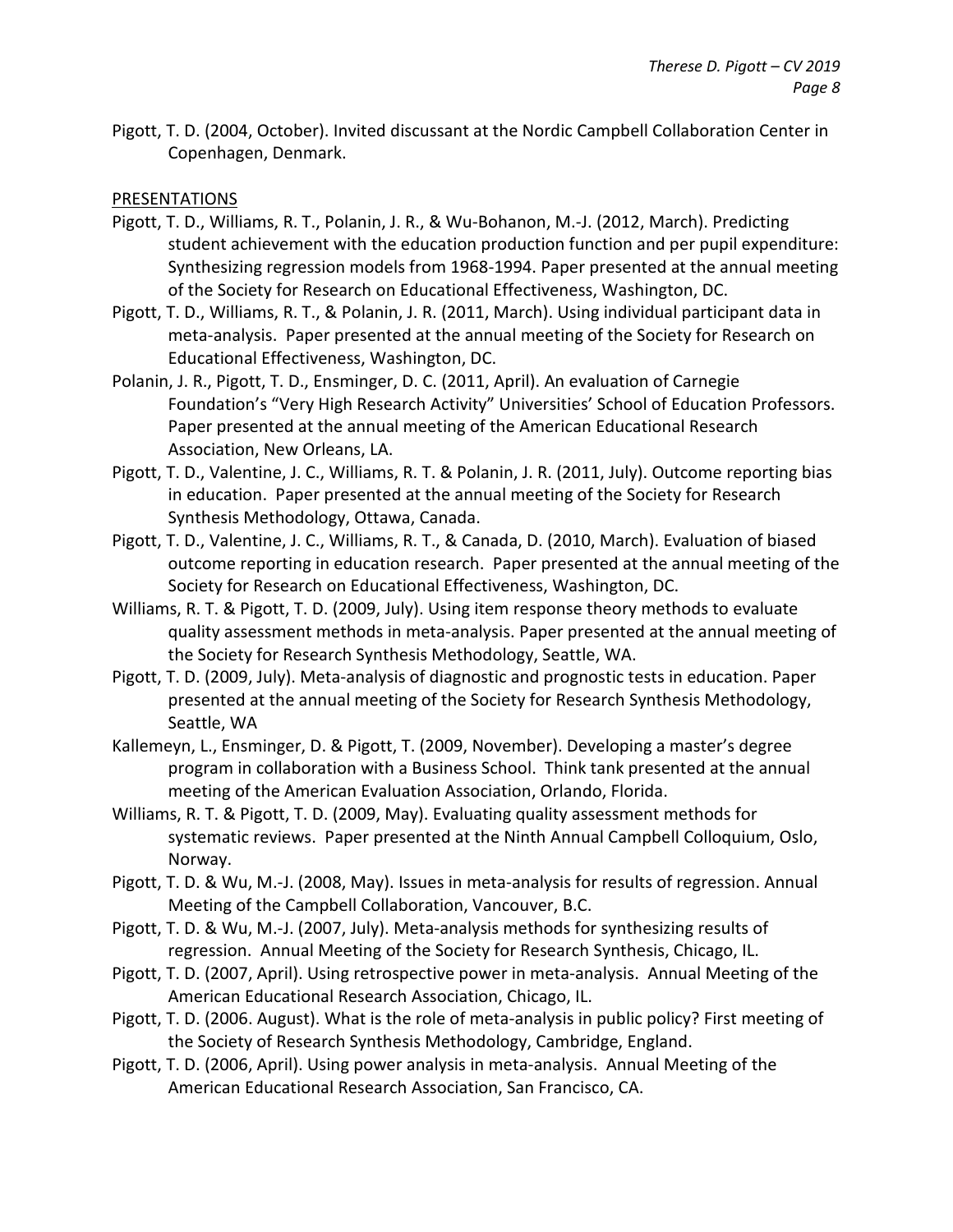- Pigott, T. D., Prasse, D. & Biwer, D. (2004, April). Comparison of four phonemic awareness curricula. Annual Meeting of the American Educational Research Association, San Diego, CA.
- Pigott, T. D. (2003, April). Framing the picture. Talk given as part of the symposium, How do you measure it if it keeps moving? Lessons from the evaluation of the Illinois Professional Learners' Partnership. Annual Meeting of the American Educational Research Association, Chicago, IL.
- DeLuca, S. A., Pigott, T. D. & Rosenbaum, J. E. (2002, April). Are dropout decisions related to peer threats, social isolation, and teacher disparagement across schools? A multilevel approach to social climate and dropout. Paper presented at the Annual Meeting of the American Educational Research Association, New Orleans, Louisiana.
- Pigott, T. D. (2002, April). Correlates of success in kindergarten. Paper presented at the Annual Meeting of the American Educational Research Association, New Orleans, Louisiana.
- Pigott, T. D. (2000, April). Power analysis for research synthesis. Paper presented at the Annual Meeting of the American Educational Research Association, New Orleans, Louisiana.
- Pigott, T. D. & Muirhead, B. (1999, April). Meaningful play, imaginative work: Self-expression in the pre-primary classroom. Paper presented at the Annual National Head Start Association Training Conference, Minneapolis, Minnesota.
- Pigott, T. D. (1998, April). The use of multiple imputation in meta-analysis. Paper presented at the Annual Meeting of the American Educational Research Association, San Diego, California.
- Pigott, T. D. (1997, March). A review of methods for missing data in multiple regression analysis. Paper presented at the Annual Meeting of the American Educational Research Association, Chicago, Illinois.
- Pigott, T. D. (1996, April). An illustration of the sensitivity of meta-analysis to missing data. Paper presented at the Annual Meeting of the American Educational Research Association, New York, NY.
- Handler, M. & Pigott, T. D. (1995, July). Technology preparation for preservice teachers: Do they feel prepared for 21st century classrooms? Paper presented at the World Conference on Computers in Education, Birmingham, U.K.
- Handler, M. & Pigott, T. D. (1995, March). Preparing new teachers: Are they ready to be 21st century technology users? Paper presented at the Florida Education and Technology Conference, Orlando, FL.
- Handler, M. & Pigott, T. D. (1994, June). Teacher educators and technology preparation: Are we doing our jobs? Paper presented at the National Educational Computing Conference, Boston, MA.
- Handler, M. & Pigott, T. D. (1994, April). Schools of education and technology preparation: Are we doing our job? Paper presented at the Annual Meeting of the American Educational Research Association, New Orleans, LA.
- Pigott, T. D. (1994, April). An application of normal maximum likelihood methods to missing data in meta-analysis. Paper presented at the Annual Meeting of the American Educational Research Association, New Orleans, LA.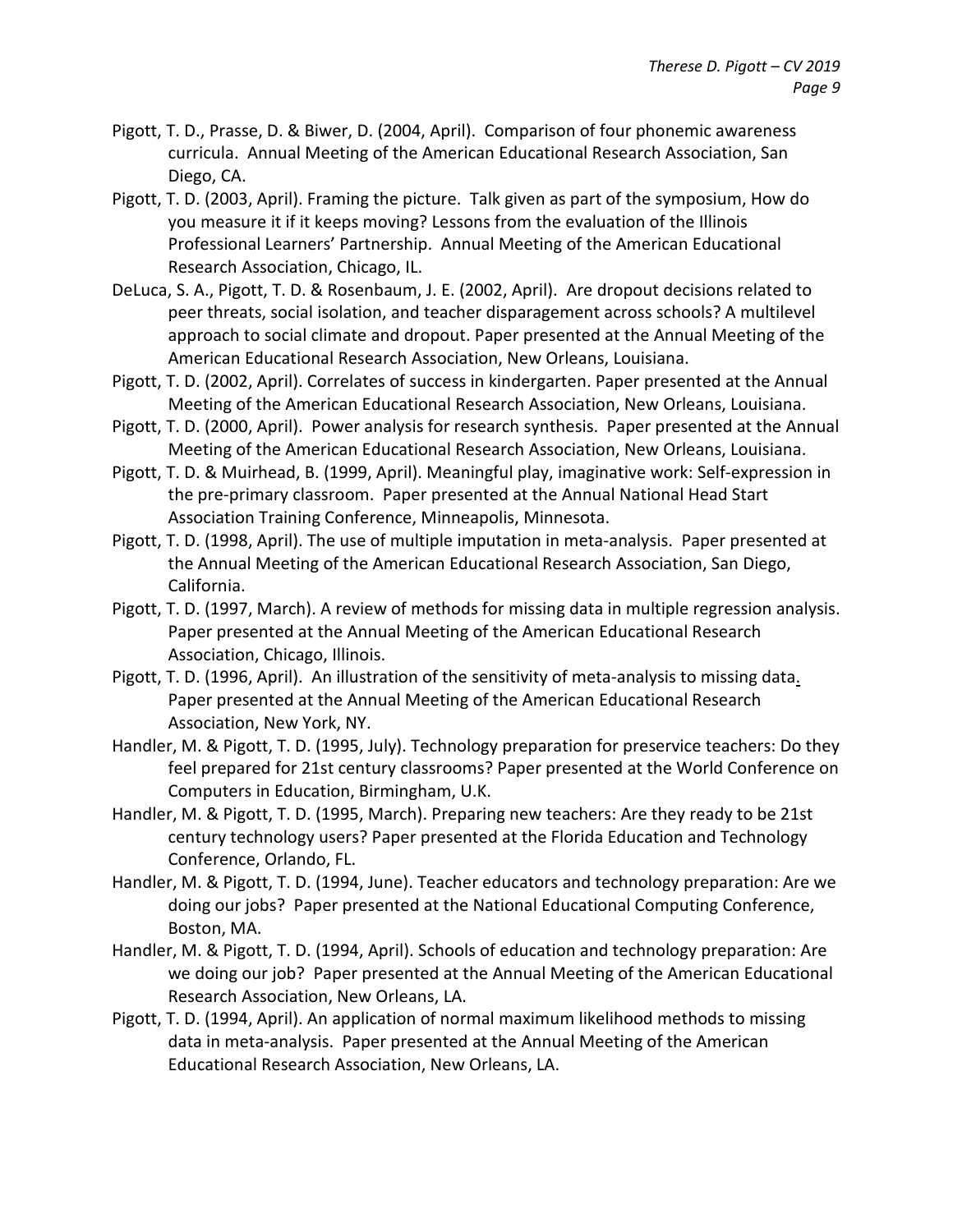- Pigott, T. D. (1994, April). Discussant, Meta-analysis of complex data. Symposium at the Annual Meeting of the American Educational Research Association, New Orleans, LA.
- Pigott, T. D. (1989, March). Missing data in meta-analysis: Continuous models of effect size. Paper presented at the Annual Meeting of the American Educational Research Association, San Francisco, CA.
- Pigott, T. D. (1986, March). An analogue to the analysis of variance for correlations. Paper presented at the Annual Meeting of the American Educational Research Association, San Francisco, CA.

PROFESSIONAL SERVICE

- *Member, STAT Advisory Group for the What Works Clearinghouse (present).*
- *Co-Editor,* 2019 and 2021 volumes of *Review of Research in Education.* 2019 theme: Changing Teaching Practice in K-20 Educational Settings. 2021 theme: Quality of Research Evidence in Education: How do we know?
- *Co-Chair (2008 – 2014) and Editor (2008 – present),* Campbell Collaboration Methods Group, Campbell Collaboration, Norwegian Knowledge Centre for the Health Services, Oslo, Norway.
- *Treasurer, Society for Research Synthesis Methodology* (present).
- *Chair, AERA SIG, Systematic Review and Meta-analysis* (2013-2017).
- *Secretary, AERA SIG, Systematic Review and Meta-analysis (2018 –* present).
- *Member, Research Advisory Board, LEAP Innovations,* Chicago, IL (2017 present).
- *Co-Chair, Council of Chicago Area Deans of Education (CCADE)* (2016-2017).
- *Member, Board of Trustees, Cristo Rey St. Martin High School,* Waukegan, IL (2014 present).
- *Founding Member, Women in Quantitative Methods* (2014 present),
	- https://www.womenquants.org/
- *Editorial Board Member, Research Synthesis Methods* (2011 present), *Elementary School Journal* (2006 – present), *Psychological Bulletin* (2002 – 2008, 2010 - present), Journal of Research on Educational Effectiveness (present), Review of Educational Research (present), *Psychological Methods* (2001 – 2006, 2010 - 2012), *Journal of Educational Psychology* (1995 – 2005)
- *Guest Editor, Gifted Child Quarterly* (2016, Volume 60, Issue 2)
- *Review Panel Member,* Institute of Education Sciences (2006 present)
- Member, Committee of Visitors, National Science Foundation, 2015 & 2018
- *Ad hoc reviewer,* Institute of Education Sciences (2004 2006), Agency for Healthcare Research Quality (AHRQ)
- *Review Panel Member,* National Science Foundation Panels (2002 present)
- *Review Board Member,* The Spencer Foundation Small Grants Program (2004 2005)
- *Ad hoc reviewer, Journal of Behavioral and Educational Statistics, Educational Evaluation and Policy Analysis, PLoS Medicine, Sociology in Education, The Spencer Foundation, Oxford University Press*

# PROFESSIONAL MEMBERSHIPS

American Educational Research Association American Psychological Association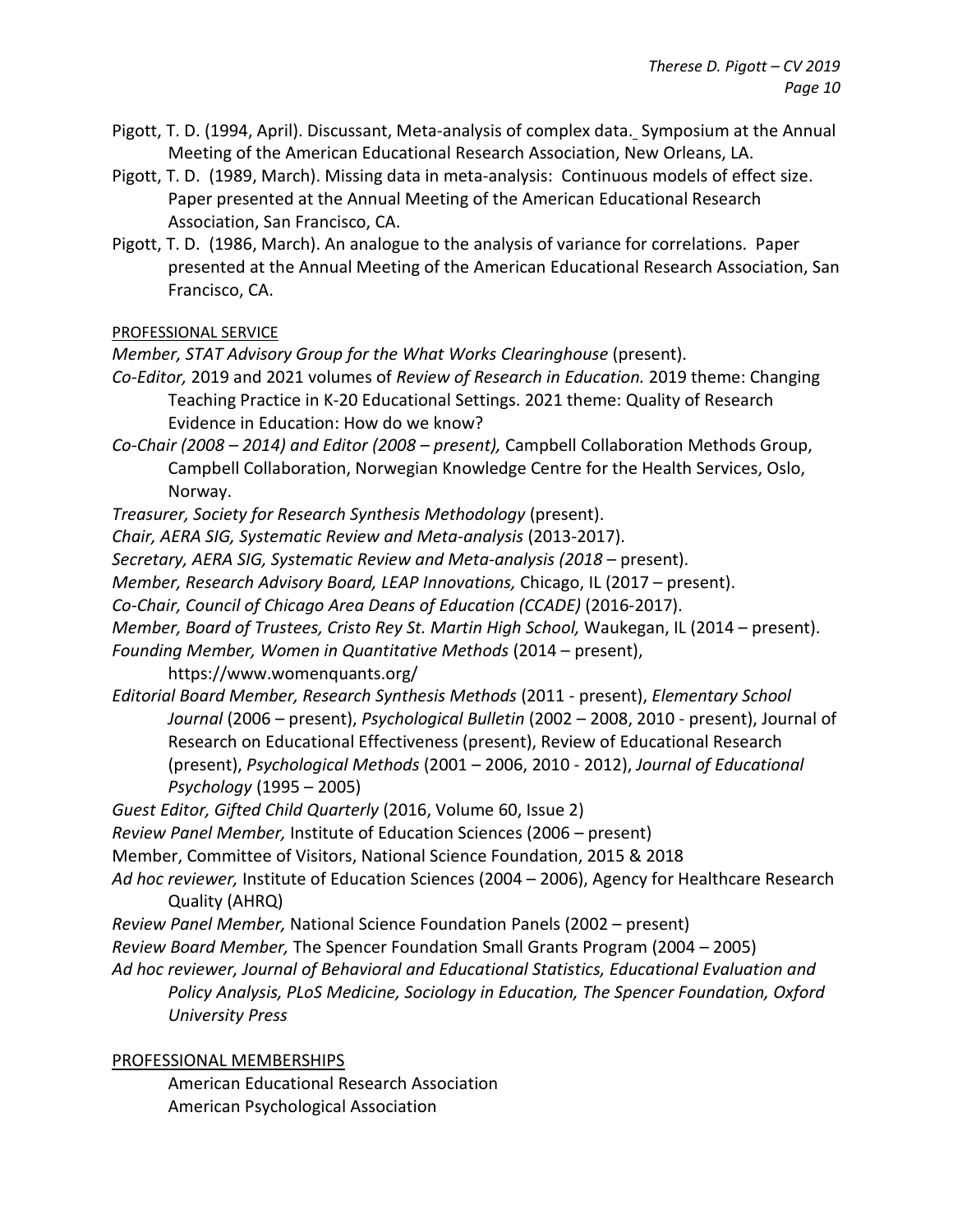American Statistical Association Campbell Collaboration Society for Research Synthesis Methodology

## UNIVERSITY TEACHING

# *Graduate Courses taught at Loyola University Chicago*

Research Methods (Masters and Doctoral students) Advanced Educational Statistics (Doctoral level) Experimental Research Design (Doctoral level) Meta-analysis Techniques (Doctoral level) Hierarchical Linear Models (Masters and Doctoral students) Program Evaluation (Masters and Doctoral students) Multivariate Statistics (Doctoral students)

*Graduate Courses taught at National-Louis University*

Introduction to Graduate Research (Masters level) Research for Teachers (Masters level) Statistical Methods in Education (Masters level) Empirical/Analytic Research I & II (Doctoral level) Paradigms of Research: Alternative Ways of Knowing (Doctoral level)

## INSTITUTIONAL SERVICE AT LOYOLA UNIVERSITY CHICAGO

#### *University Service*

*Chair, Financial Planning Working Group on Student Development and Academic Services,* 2016 – 2017 *Faculty Director of Accreditation,* 2014 - 2015 *Chair,* Faculty Appeals Committee, 2013 *Advisory member*, Board of Trustees Academic Affairs Committee, 2009 - 2012 *Member*, President's University Strategic Planning Committee, 2008-2009 *Vice-chair*, Institutional Review Board for Research with Human Subjects, Loyola University Chicago, 2006 - 2010 *Member*, President's Task Force on the University Libraries, 2004-5 *Member,* Search Committee for Dean of the School of Education, 2004-5 *Member*, Search Committee for Dean of the Graduate School, 2004-5 *Member*, Academic Grievance Hearing Committee, Graduate School, 2000 - 2002 *Member,* Committee for University-Wide Academic Computing, 1998-2000

# *School of Education Service*

*Chair,* Academic Council, School of Education, 2006 – 2008, 2010 – 2012 *Chair,* Faculty Development Committee, School of Education, 2012-2014 *Member,* Faculty Evaluation Committee, School of Education, 2004 – 2006, 2008 – 2010,  $2011 - 2013$